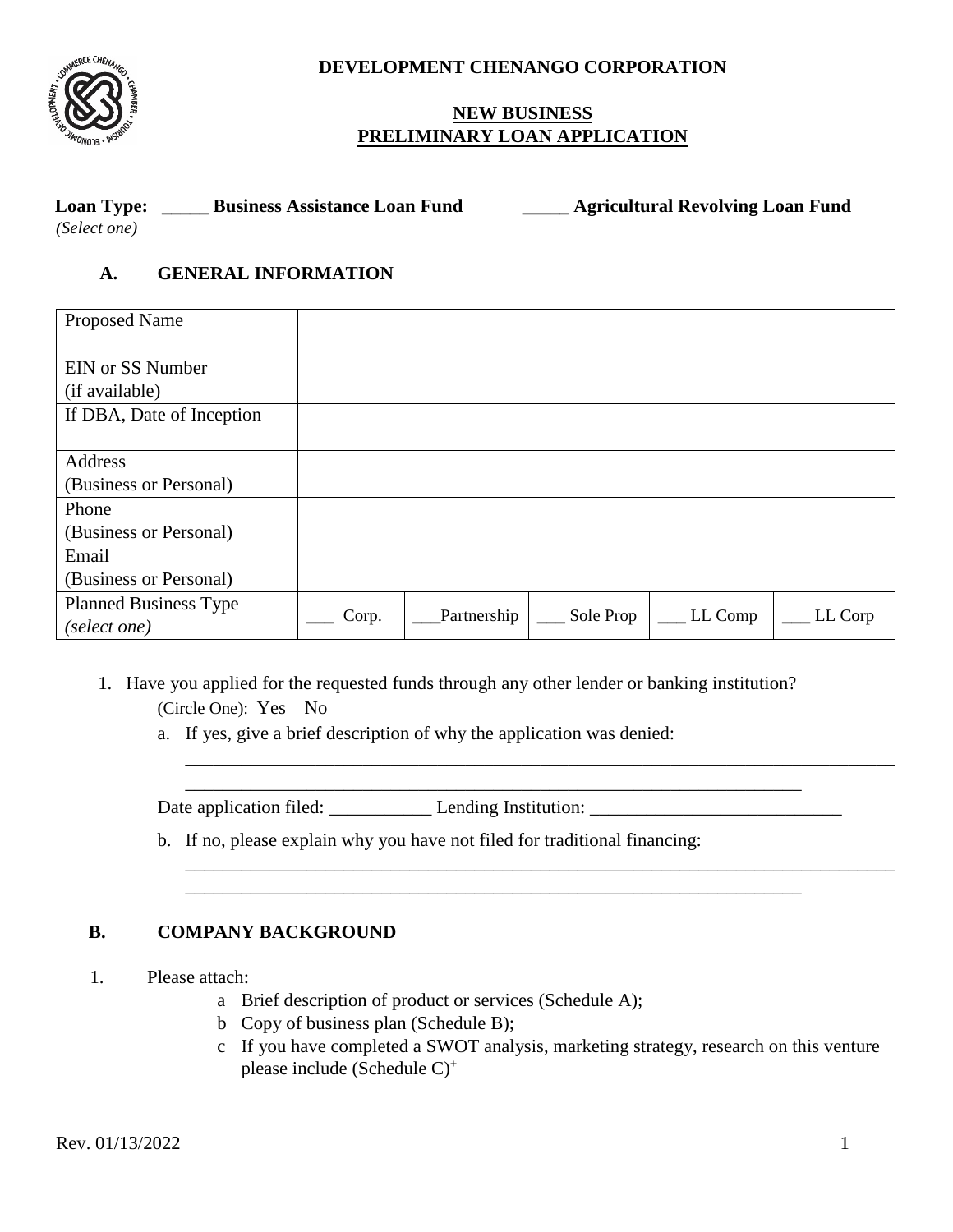- 2. Proposed Employment Information:
	- a Number of planned full-time employees: \_\_\_\_\_\_\_\_\_\_\_
	- b Number of planned part-time employees: \_\_\_\_\_\_\_\_\_\_\_
	- c Planned wage of entry level positions: \$
	- d Planned wage of all positions:  $\$

#### 3. Please list all Company Officers/Partners:

| Name | Title/Role | Address | Phone | Email |
|------|------------|---------|-------|-------|
|      |            |         |       |       |
|      |            |         |       |       |
|      |            |         |       |       |
|      |            |         |       |       |

#### **C. FACILITY INFORMATION**

1. Please list the owner or owners of the land and buildings the Company occupies or will. If the project to be funded consists of the acquisition and construction of a new facility at a new location, please also list the owner or owners of that real property.

| <b>Current Facility Location:</b> |  |
|-----------------------------------|--|
| Jwners:                           |  |
|                                   |  |

| New Facility Location: |  |
|------------------------|--|
| Owners:                |  |

2. Please attach a description of the new facility (or facilities if multiple locations) and a plot plan or photo, if available. (Schedule D)<sup>+</sup>

### **D. PROJECT INFORMATION**

- 1. Total Project Cost \$\_\_\_\_\_\_\_\_\_\_\_\_\_Loan Assistance Requested \$\_\_\_\_\_\_\_\_\_\_\_\_\_
- 2. Please describe the proposed project. (i.e., building a new, larger facility, purchase of equipment, etc.).

\_\_\_\_\_\_\_\_\_\_\_\_\_\_\_\_\_\_\_\_\_\_\_\_\_\_\_\_\_\_\_\_\_\_\_\_\_\_\_\_\_\_\_\_\_\_\_\_\_\_\_\_\_\_\_\_\_\_\_\_\_\_\_\_\_\_\_\_\_\_\_\_\_\_ \_\_\_\_\_\_\_\_\_\_\_\_\_\_\_\_\_\_\_\_\_\_\_\_\_\_\_\_\_\_\_\_\_\_\_\_\_\_\_\_\_\_\_\_\_\_\_\_\_\_\_\_\_\_\_\_\_\_\_\_\_\_\_\_\_\_\_\_\_\_\_\_\_\_ \_\_\_\_\_\_\_\_\_\_\_\_\_\_\_\_\_\_\_\_\_\_\_\_\_\_\_\_\_\_\_\_\_\_\_\_\_\_\_\_\_\_\_\_\_\_\_\_\_\_\_\_\_\_\_\_\_\_\_\_\_\_\_\_\_\_\_\_\_\_\_\_\_\_

\_\_\_\_\_\_\_\_\_\_\_\_\_\_\_\_\_\_\_\_\_\_\_\_\_\_\_\_\_\_\_\_\_\_\_\_\_\_\_\_\_\_\_\_\_\_\_\_\_\_\_\_\_\_\_\_\_\_\_\_\_\_\_\_\_\_\_\_\_\_\_\_\_\_

\_\_\_\_\_\_\_\_\_\_\_\_\_\_\_\_\_\_\_\_\_\_\_\_\_\_\_\_\_\_\_\_\_\_\_\_\_\_\_\_\_\_\_\_\_\_\_\_\_\_\_\_\_\_\_\_\_\_\_\_\_\_\_\_\_\_\_\_\_\_\_\_\_\_

3. Explain why loan assistance is necessary.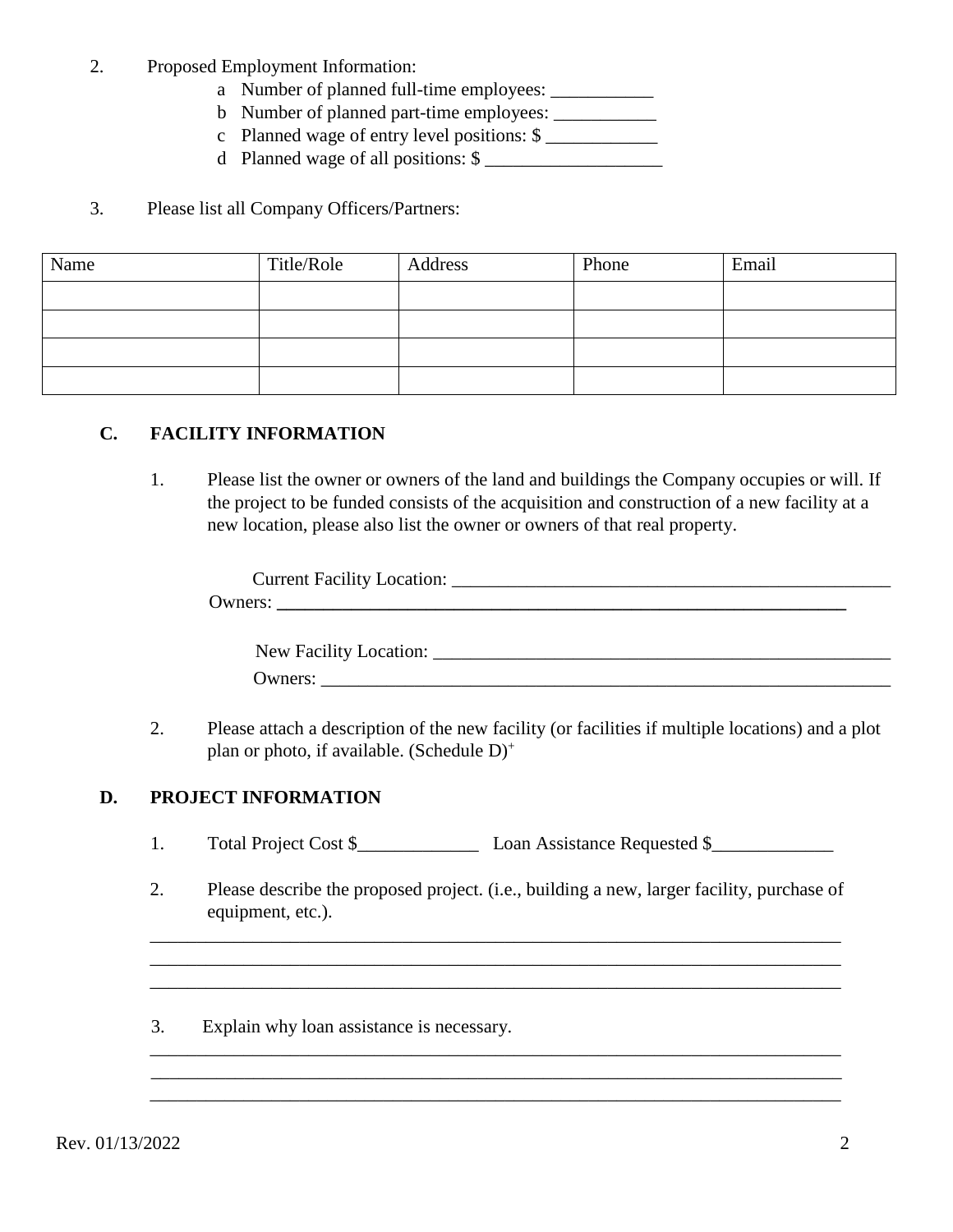4. When will the project be completed?

If the project is being carried out in stages please list the approximate completion date of each stage (i.e., complete building addition by \_\_\_\_\_\_\_\_ (date) and purchase of equipment by  $\qquad \qquad$  (date).

- 5. If project includes construction, please provide construction costs (Schedule E)+
- 6. Please list all sources and uses of funds to complete the project:

| <b>Dources</b>  |               |      |     |          |                 |  |  |
|-----------------|---------------|------|-----|----------|-----------------|--|--|
| Source          | <b>Amount</b> | Term | Use | Security | <b>Type</b>     |  |  |
| (Bank, private  |               |      |     |          | (Term loan,     |  |  |
| financing,      |               |      |     |          | line of credit, |  |  |
| equity, County, |               |      |     |          | mortgage note,  |  |  |
| other)          |               |      |     |          | $etc.$ )        |  |  |
|                 |               |      |     |          |                 |  |  |
|                 |               |      |     |          |                 |  |  |
|                 |               |      |     |          |                 |  |  |
|                 |               |      |     |          |                 |  |  |
|                 |               |      |     |          |                 |  |  |
|                 |               |      |     |          |                 |  |  |
|                 |               |      |     |          |                 |  |  |
|                 |               |      |     |          |                 |  |  |
|                 |               |      |     |          |                 |  |  |
|                 |               |      |     |          |                 |  |  |

**Sources** 

# **E. JOBS TO BE CREATED/ECONOMIC IMPACT INFORMATION**

Identify the number of full-time or full-time equivalents to be created over the next three years.

|                |       |             | Jobs Created as a result of the Proposed Project |        |                |  |
|----------------|-------|-------------|--------------------------------------------------|--------|----------------|--|
| Job            | Pay   | Employed at | In One                                           | In Two | In Three Years |  |
| Classification | Range | Present     | <u>Year</u>                                      | Years  |                |  |
|                |       |             |                                                  |        |                |  |
|                |       |             |                                                  |        |                |  |
|                |       |             |                                                  |        |                |  |
|                |       |             |                                                  |        |                |  |

*If additional space is required, please continue on a separate sheet.*  **Economic Impact:** 

Projected annual sales: Year 1 \_\_\_\_\_\_\_\_\_\_\_ Year 2 \_\_\_\_\_\_\_\_\_ Year 3\_\_\_\_\_\_\_\_\_\_\_\_\_\_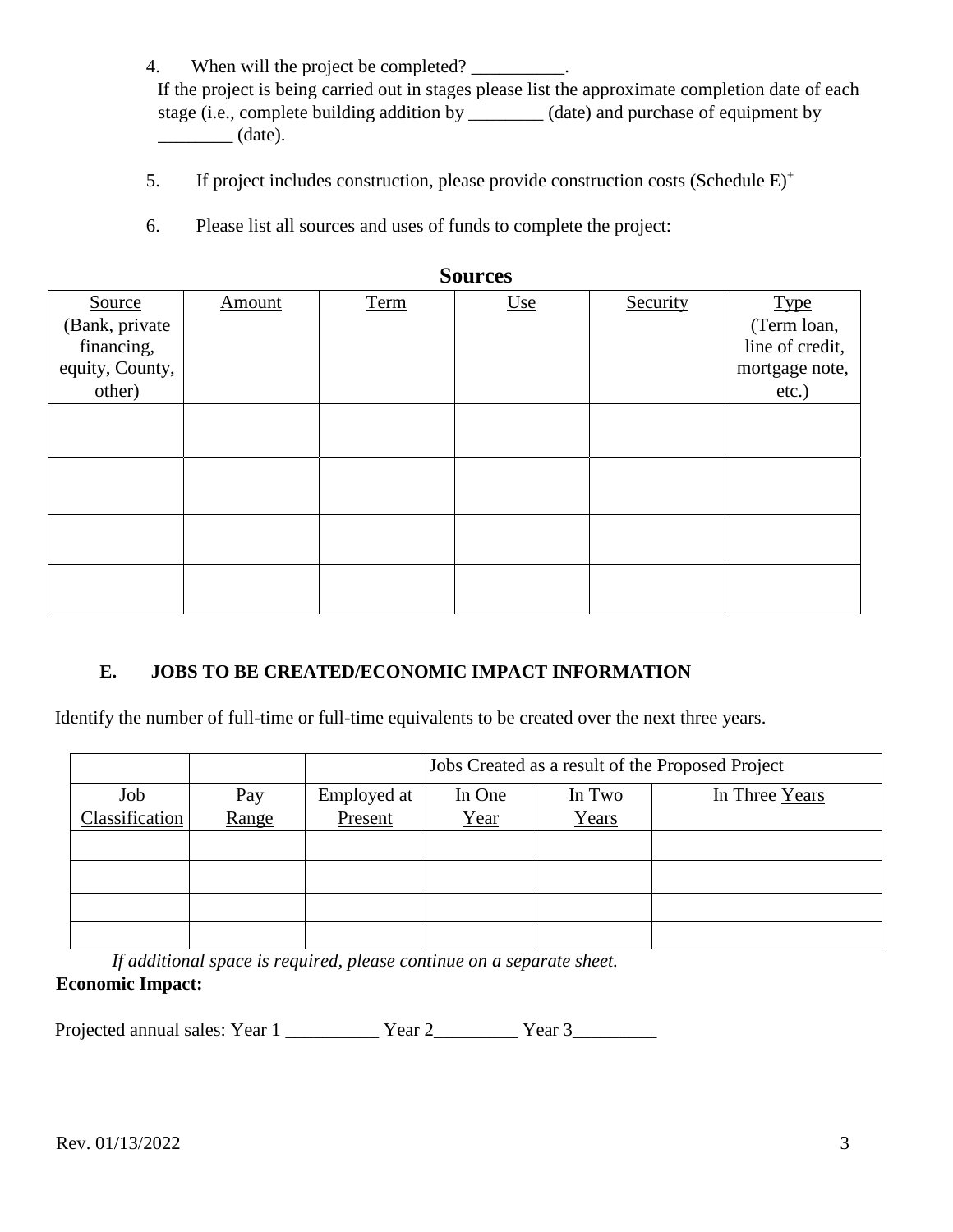#### **Projected Economic Impact:**

Please indicate projected purchases from local suppliers and any other projected economic impacts.

\_\_\_\_\_\_\_\_\_\_\_\_\_\_\_\_\_\_\_\_\_\_\_\_\_\_\_\_\_\_\_\_\_\_\_\_\_\_\_\_\_\_\_\_\_\_\_\_\_\_\_\_\_\_\_\_\_\_\_\_\_\_\_\_\_\_\_\_\_\_\_\_\_\_\_\_\_\_\_\_

\_\_\_\_\_\_\_\_\_\_\_\_\_\_\_\_\_\_\_\_\_\_\_\_\_\_\_\_\_\_\_\_\_\_\_\_\_\_\_\_\_\_\_\_\_\_\_\_\_\_\_\_\_\_\_\_\_\_\_\_\_\_\_\_\_\_\_\_\_\_\_\_\_\_\_\_\_\_\_\_\_\_\_\_\_ \_\_\_\_\_\_\_\_\_\_\_\_\_\_\_\_\_\_\_\_\_\_\_\_\_\_\_\_\_\_\_\_\_\_\_\_\_\_\_\_\_\_\_\_\_\_\_\_\_\_\_\_\_\_\_\_\_\_\_\_\_\_\_\_\_\_\_\_\_\_\_\_\_\_\_\_\_\_\_\_\_\_\_\_\_ **\_\_\_\_\_\_\_\_\_\_\_\_\_\_\_\_\_\_\_\_\_\_\_\_\_\_\_\_\_\_\_\_\_\_\_\_\_\_\_\_\_\_\_\_\_\_\_\_\_\_\_\_\_\_\_\_\_\_\_\_\_\_\_\_\_\_\_\_\_\_\_\_\_\_\_\_\_\_\_\_\_\_\_\_\_**  \_\_\_\_\_\_\_\_\_\_\_\_\_\_\_\_\_\_\_\_\_\_\_\_\_\_\_\_\_\_\_\_\_\_\_\_\_\_\_\_\_\_\_\_\_\_\_\_\_\_\_\_\_\_\_\_\_\_\_\_\_\_\_\_\_\_\_\_\_\_\_\_\_\_\_\_\_\_\_\_\_\_\_\_\_

\_\_\_\_\_\_\_\_\_\_\_\_\_\_\_\_\_\_\_\_\_\_\_\_\_\_\_\_\_\_\_\_\_\_\_\_\_\_\_\_\_\_\_\_\_\_\_\_\_\_\_\_\_\_\_\_\_\_\_\_\_\_\_\_\_\_\_\_\_\_\_\_\_\_\_\_\_\_\_\_\_\_\_\_\_\_\_\_\_\_

### **F. FINANCIAL INFORMATION**

Please provide the following documents:

- 1. A 3-year projected cash flow statement (Schedule F)
- 2. A projected profit and loss statement (Schedule G)
- 3. Your most recent personal tax return (Schedule H)
- 4. A copy of the soft credit score and report of each applicant (Schedule I)
- 5. Personal Financial Statements for sole proprietors and all partners of partnerships (Schedule J)<sup>+</sup> \*The Loan Review Committee reserves the right to request personal financial statements from corporate officers, but these are not required at this time.
- 6. Outstanding business loans to the partners:

| Lending Inst. | Amount | Purpose | Security | Term | Type | Borrower(s) |
|---------------|--------|---------|----------|------|------|-------------|
|               |        |         |          |      |      |             |
|               |        |         |          |      |      |             |
|               |        |         |          |      |      |             |
|               |        |         |          |      |      |             |
|               |        |         |          |      |      |             |
|               |        |         |          |      |      |             |
|               |        |         |          |      |      |             |
|               |        |         |          |      |      |             |
|               |        |         |          |      |      |             |
|               |        |         |          |      |      |             |

#### **G. STATEMENT**

The information provided in this application is in the nature of sensitive trade secrets or confidential financial data the public release of which would jeopardize the competitive position of the firm.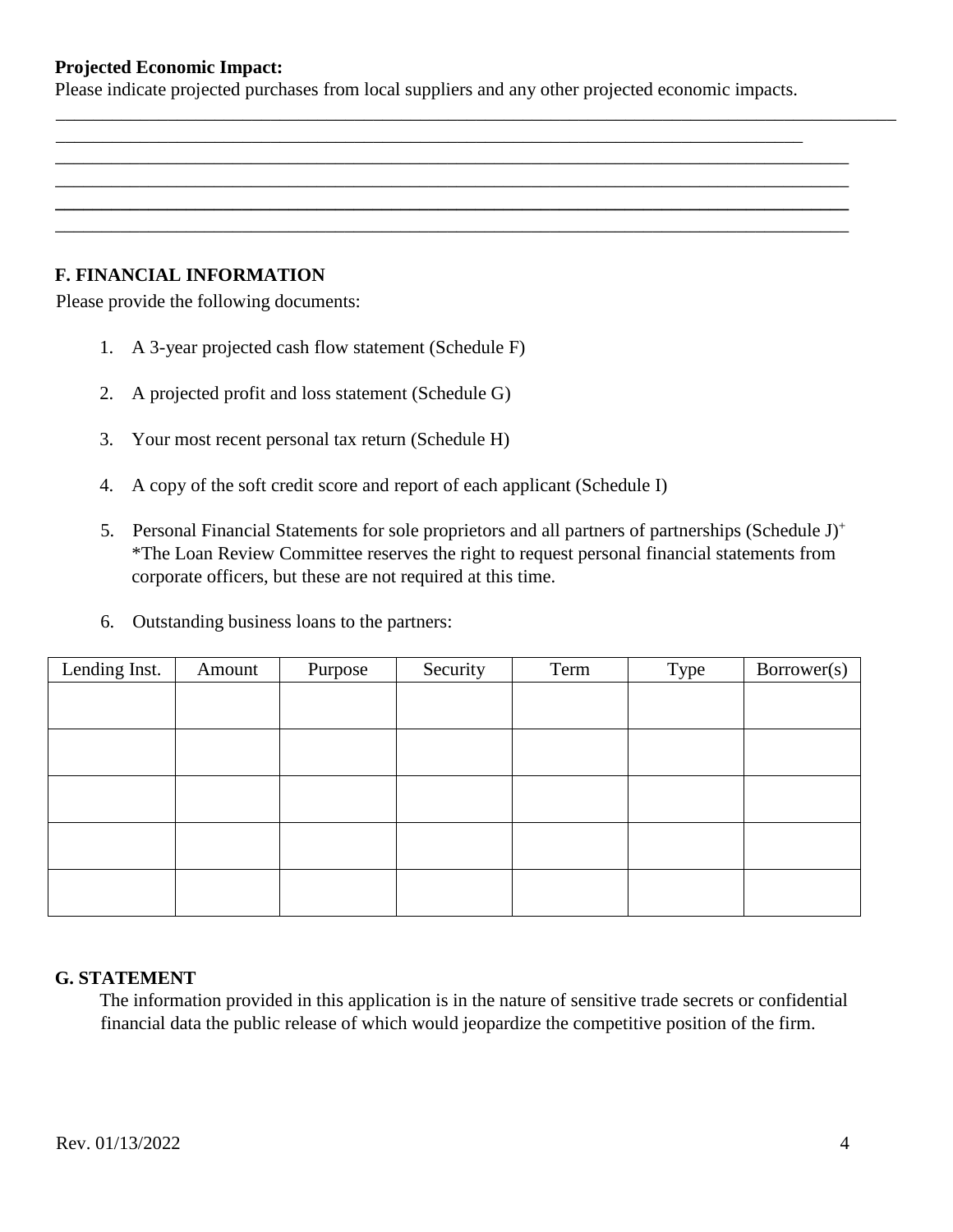## **H. CERTIFICATION OF APPLICANT**

The undersigned certifies that all information which has been or will be furnished in support of this application is given for the purpose of obtaining a loan from a Chenango County Economic Development. I further certify that all information submitted has been examined and approved by me and is true, correct and complete. I agree to abide by all requirements to be set forth in connection with said loan program, the penalties and provisions of all applicable Local, State and Federal laws pertaining to falsification of any item contained herein or fraudulent misrepresentation of my business. I further agree that verification of any information contained herein, or to be provided in support of this loan request, may be obtained and a formal credit check may be undertaken by any source deemed appropriate by the Loan Committee.

The undersigned further certifies that none of the owners, principal officers, shareholders, business associates or partners are currently serving, or have served within the twelve-month period immediately preceding the date of this certification, as a member of the Loan Review Committee, Chenango County Board of Supervisors or the Development Chenango Corporation in any official capacity except as noted below (if no exceptions, so state):

\_\_\_\_\_\_\_\_\_\_\_\_\_\_\_\_\_\_\_\_\_\_\_\_\_\_\_\_\_\_\_\_\_\_\_\_\_\_\_\_\_\_\_\_\_\_\_\_\_\_\_\_\_\_\_\_\_\_\_\_\_\_\_\_\_\_\_\_\_\_\_\_\_\_\_\_\_\_

The loan applicant agrees to pay all reasonable closing costs associated with the project which will be detailed prior to loan closing. Closing costs may be included as an eligible expense under the loan and the loan request may be increased by the amount of the closing costs.

This is not a legally binding document for purposes of receipt of loan monies. The loan request may be withdrawn any time prior to formal closing of the loan. However, this application is being submitted in good faith as a request for loan funds.

 $\frac{1}{\sqrt{2}}$  ,  $\frac{1}{\sqrt{2}}$  ,  $\frac{1}{\sqrt{2}}$  ,  $\frac{1}{\sqrt{2}}$  ,  $\frac{1}{\sqrt{2}}$  ,  $\frac{1}{\sqrt{2}}$  ,  $\frac{1}{\sqrt{2}}$  ,  $\frac{1}{\sqrt{2}}$  ,  $\frac{1}{\sqrt{2}}$  ,  $\frac{1}{\sqrt{2}}$  ,  $\frac{1}{\sqrt{2}}$  ,  $\frac{1}{\sqrt{2}}$  ,  $\frac{1}{\sqrt{2}}$  ,  $\frac{1}{\sqrt{2}}$  ,  $\frac{1}{\sqrt{2}}$ 

Type or Print Name Applicant's Signature

Date of Application

### **NOTES:**

All documents are required unless indicated by a + An application missing any required documents will not be reviewed by the Loan Review Committee.

 $\frac{1}{2}$  ,  $\frac{1}{2}$  ,  $\frac{1}{2}$  ,  $\frac{1}{2}$  ,  $\frac{1}{2}$  ,  $\frac{1}{2}$  ,  $\frac{1}{2}$  ,  $\frac{1}{2}$  ,  $\frac{1}{2}$  ,  $\frac{1}{2}$  ,  $\frac{1}{2}$  ,  $\frac{1}{2}$  ,  $\frac{1}{2}$  ,  $\frac{1}{2}$  ,  $\frac{1}{2}$  ,  $\frac{1}{2}$  ,  $\frac{1}{2}$  ,  $\frac{1}{2}$  ,  $\frac{1$ 

### **FEES:**

**Loan Application Fee:** 1% of the request, minimum \$250 **Closing Costs:** 5% of loan amount (can be rolled into repayment schedule) **Mortgage Fee** (if applicable); 0.75% of loan amount (can be rolled into repayment schedule)